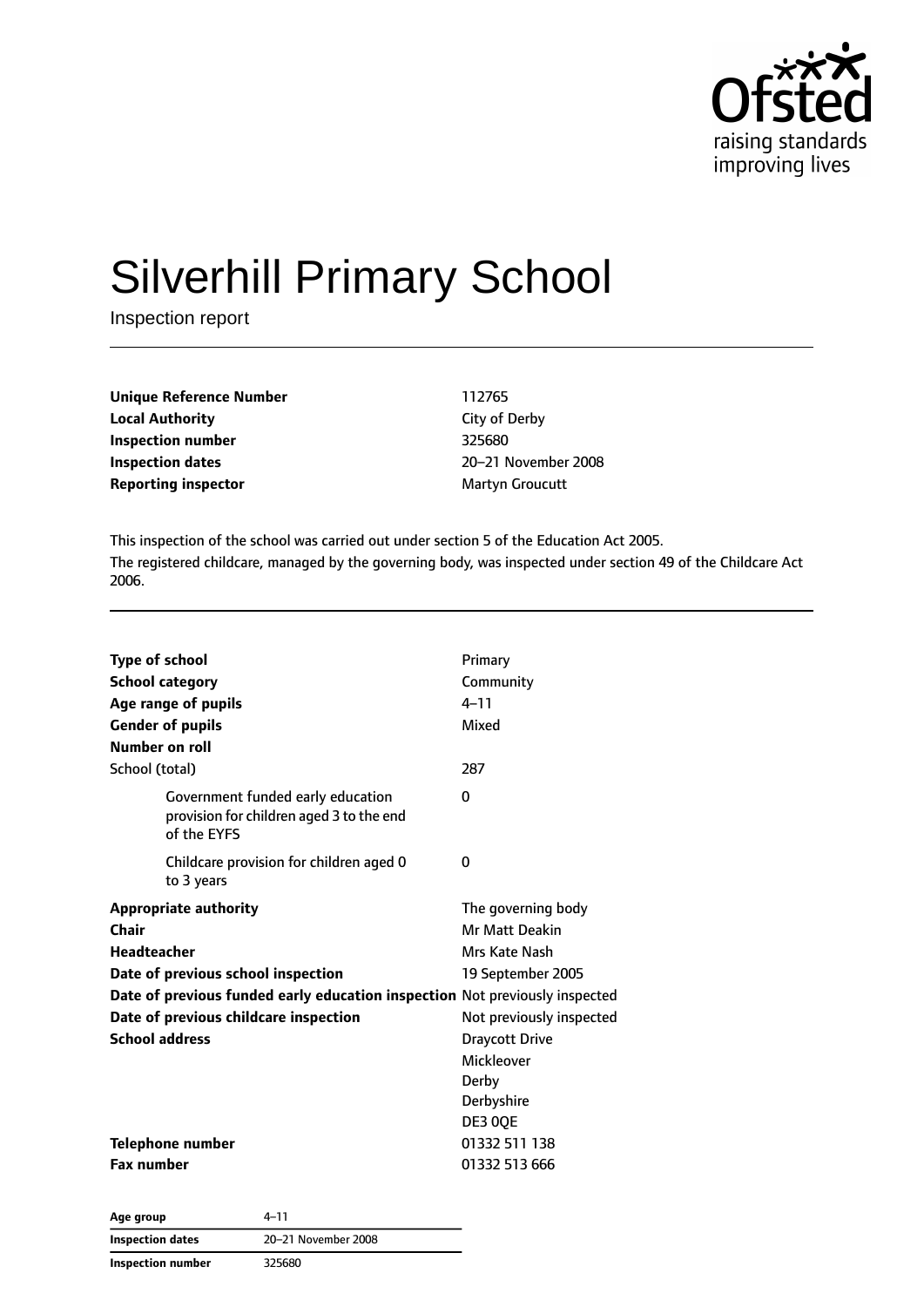.

<sup>©</sup> Crown copyright 2008

Website: www.ofsted.gov.uk

This document may be reproduced in whole or in part for non-commercial educational purposes, provided that the information quoted is reproduced without adaptation and the source and date of publication are stated.

Further copies of this report are obtainable from the school. Under the Education Act 2005, the school must provide a copy of this report free of charge to certain categories of people. A charge not exceeding the full cost of reproduction may be made for any other copies supplied.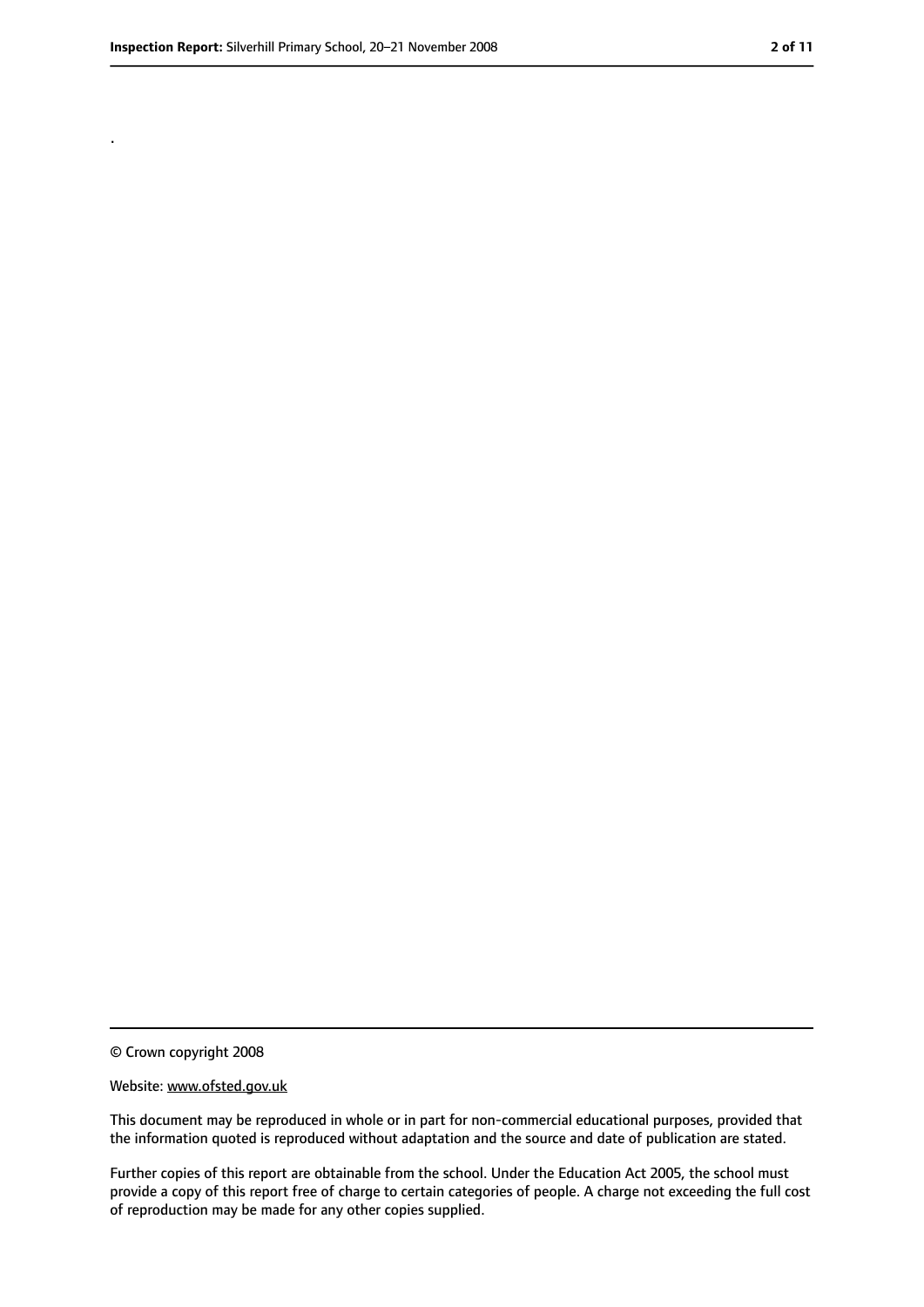# **Introduction**

The inspection was carried out by three Additional Inspectors.

#### **Description of the school**

Silverhill is a larger-than-average primary school. Most pupils are of White British heritage, although the number from other ethnic origins has risen and now stands at around 20 per cent. Pupils who speak English as an additional language make up 4.7 per cent of the total. Around 10 per cent of pupils have learning difficulties and/or or disabilities, about the same as are on the gifted and talented register. The percentage qualifying for free school meals, at around 4 per cent, is well below the national average. Attainment on entry to the Early Years Foundation Stage (EYFS) is around the national average. The school has recognition for Investors in People (renewed June 2006), International Schools Award, Basic Skills Quality Mark, Eco Hub School for Derby, Eco Schools Green Flag, Healthy Schools, 'Bike It' School, Sports Active Mark, the BECTA ICT Mark and Smart Water Award.

#### **Key for inspection grades**

| Outstanding  |
|--------------|
| Good         |
| Satisfactory |
| Inadequate   |
|              |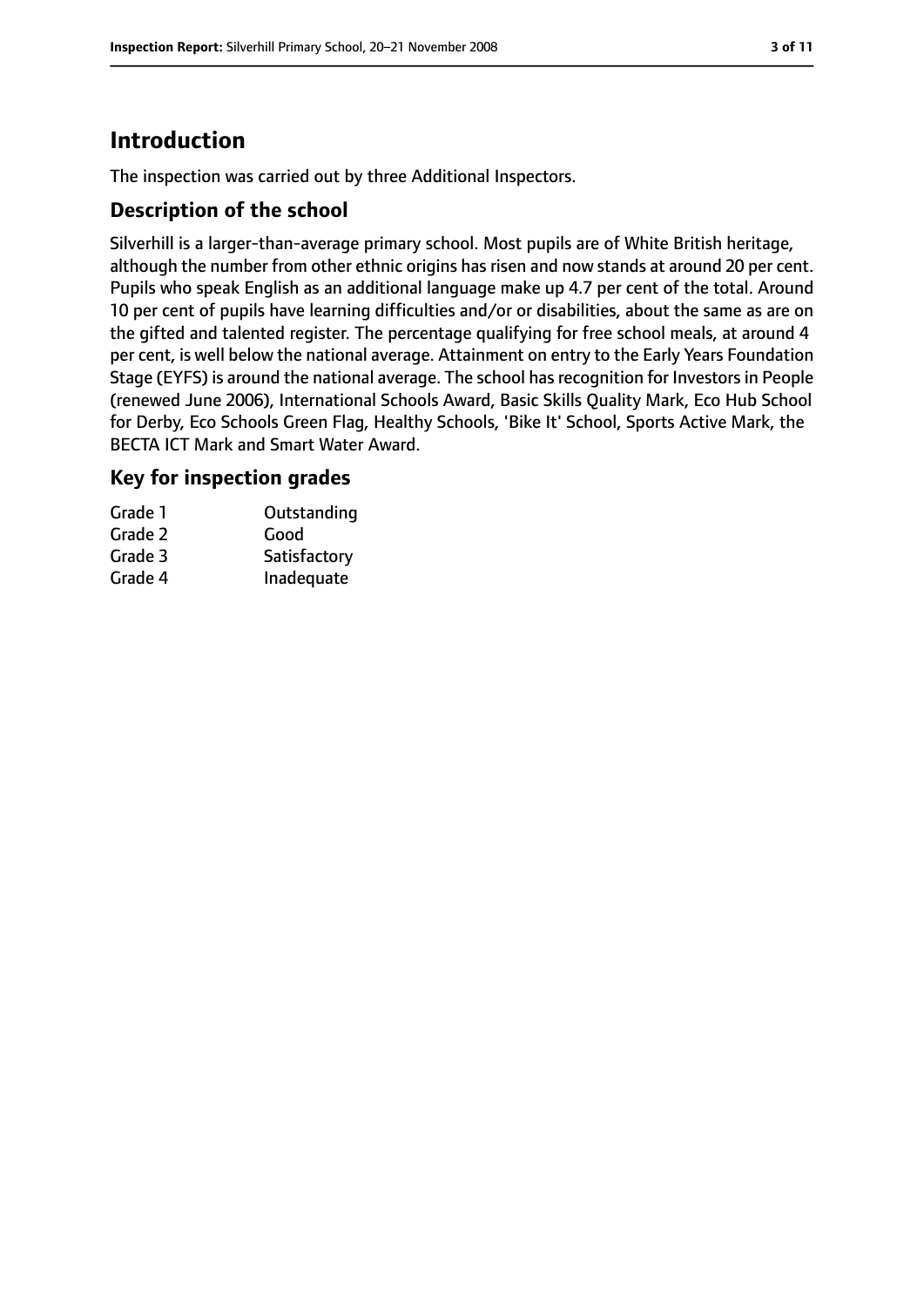# **Overall effectiveness of the school**

#### **Grade: 2**

The very focused leadership by the headteacher and senior leadership team enables most pupils to make good progress. The school offers a good quality of education and parents rightly have confidence that it enables their children to become confident, well rounded and happy individuals. Pupils thoroughly enjoy their time here and display very positive attitudes to learning that are reflected in the 96 per cent attendance rate, well above the national average. There is a clear strategy and a range of ways in which pupils can make positive contributions to the school and the wider community, also reflecting the positive commitment to developing global links. Similarly, pupils get involved in a range of opportunities to develop understanding of ecological and sustainability issues. They have a good understanding of how they can lead healthy and safe lifestyles. Pastoral care is outstanding although academic support, while generally good, does not always support the higher achievers in maximising their full potential. The school knows itself well and its own judgements match those made by inspectors. Effective data analysis systems enable the school to track progress effectively.

Attainment on entry broadly matches that seen nationally. There is some inconsistency between year groups, but recent years have usually shown results in national tests at the end of Years 2 and 6 to be above average. Where this has not been the case the school has been able to analyse and address difficulties so that subsequently achievement has been raised and is now generally good through the school. Assessment is often detailed and supports good attainment because most pupils know what has to be done to improve their work and how to reach the next level. From Year 3, all pupils have academic targets and are able to explain how this will help their progress. However, some marking does not always make clear how work might be improved and what would move it to the next level, especially towards the higher levels.

Teaching and learning are good, as is the care guidance and support for pupils, and the curriculum is outstanding. Teachers and teaching assistants show the highest commitment to their pupils and have effective systems for tracking individual progress. These include those pupils who have learning difficulties and/or disabilities or for whom English is an additional language, who make good progress. However, fewer pupils reach the higher National Curriculum levels than might be expected because there has sometimes been insufficient challenge for higher-achieving pupils. Resources to support teaching and learning are generally good and there is very effective use of information and communication technology (ICT), including excellent use of interactive whiteboards in all classrooms.

The headteacher has supported the development of effective middle managers and of the governing body. As a result, both are more effective than at the time of the last inspection. This is a reflection of good improvement since that time. This, coupled with effective self-evaluation and the very committed workforce, meansthat there is good capacity for further improvement in the future.

#### **Effectiveness of the Early Years Foundation Stage**

#### **Grade: 2**

Children enter the EYFS with levels of skills, knowledge and understanding expected of this age, although some have weaker early literacy and numeracy skills. They make good progress and move into Year 1 with standards that broadly match those found nationally in all areas of learning. Children feel safe and secure and learning is fun. Adults form excellent relationships,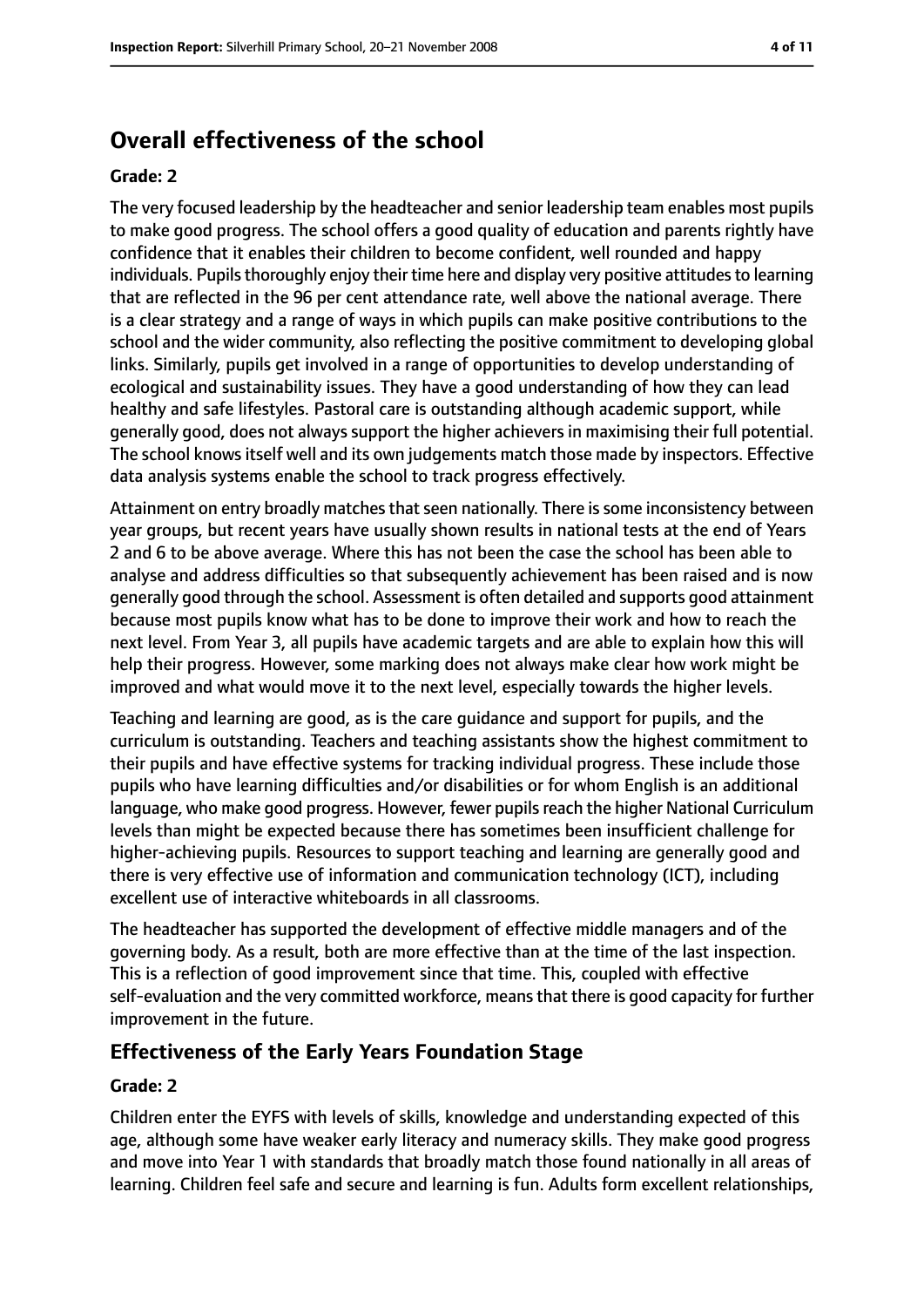enabling children to settle quickly. They know families well and place effective emphasis on developing children's personal, social and emotional skills. Parents greatly appreciate the care shown to their children and there is a good two-way flow of information, enabling them to participate fully in their children's learning. Teaching and learning are consistently good. Staff work together well as a team. Good quality planning produces a well balanced range of adult-led and child-initiated activities, both indoors and outside. Teachers use information about individual children's progress to guide their planning. Occasionally, opportunities are missed to provide greater challenge for the more able children. Children thrive within this highly caring environment because their welfare is of paramount importance. They develop a good understanding of keeping healthy and safe. Support for individual children who are vulnerable or find learning difficult is good, enabling them to enjoy success. Leadership and management are good. Those responsible have an accurate view of strengths and weaknesses and know how to sustain improvement. There is a shared sense of purpose towards developing happy, safe and confident children.

#### **What the school should do to improve further**

- Increase the level of challenge for higher-achieving pupils so they can maximise their academic potential.
- Make the assessment policy more effective by implementing it consistently, ensuring that all pupils know their 'next steps' and how they can improve their work, particularly to increase the number reaching the higher National Curriculum levels.

# **Achievement and standards**

#### **Grade: 2**

Recent years reflect a general picture of pupils performing above the national average in National Curriculum assessments at the end of Years 2 and 6. However, in 2008, Year 2 failed to reach the nationally expected standard across all subjects, which the school's assessment systems predicted because they had been through a disrupted Year 1. Targeted interventions have supported these pupils, and current school data now point to solid improvements in achievement. Similarly, in 2007, the Year 6 results were below the national average. This cohort had suffered severe disruption to their earlier education through the enforced closure of the school and loss of all data and written work. Unvalidated results for 2008 show that Year 6 pupils reached standards above the national average. School and local authority data suggest that the current Year 3 and Year 6 pupils are performing significantly above the respective national expectations but greater challenge is needed if pupils are to reach the higher levels of which some are capable. The very good support for pupils with learning difficulties and/or disabilities and those for whom English is an additional language enables them to make good progress. The school's effective tracking systems show that the majority of pupils are doing well.

# **Personal development and well-being**

#### **Grade: 1**

Pupils' personal development and their spiritual, moral, social and cultural understanding are outstanding. They know the 'golden rules' and consequences, helping to create a safe place to learn and play. Behaviour is outstanding. Pupils are well prepared to participate in the wider community, growing in confidence and self-esteem because relationships are extremely secure. The international links established by the school help pupils to better understand the wider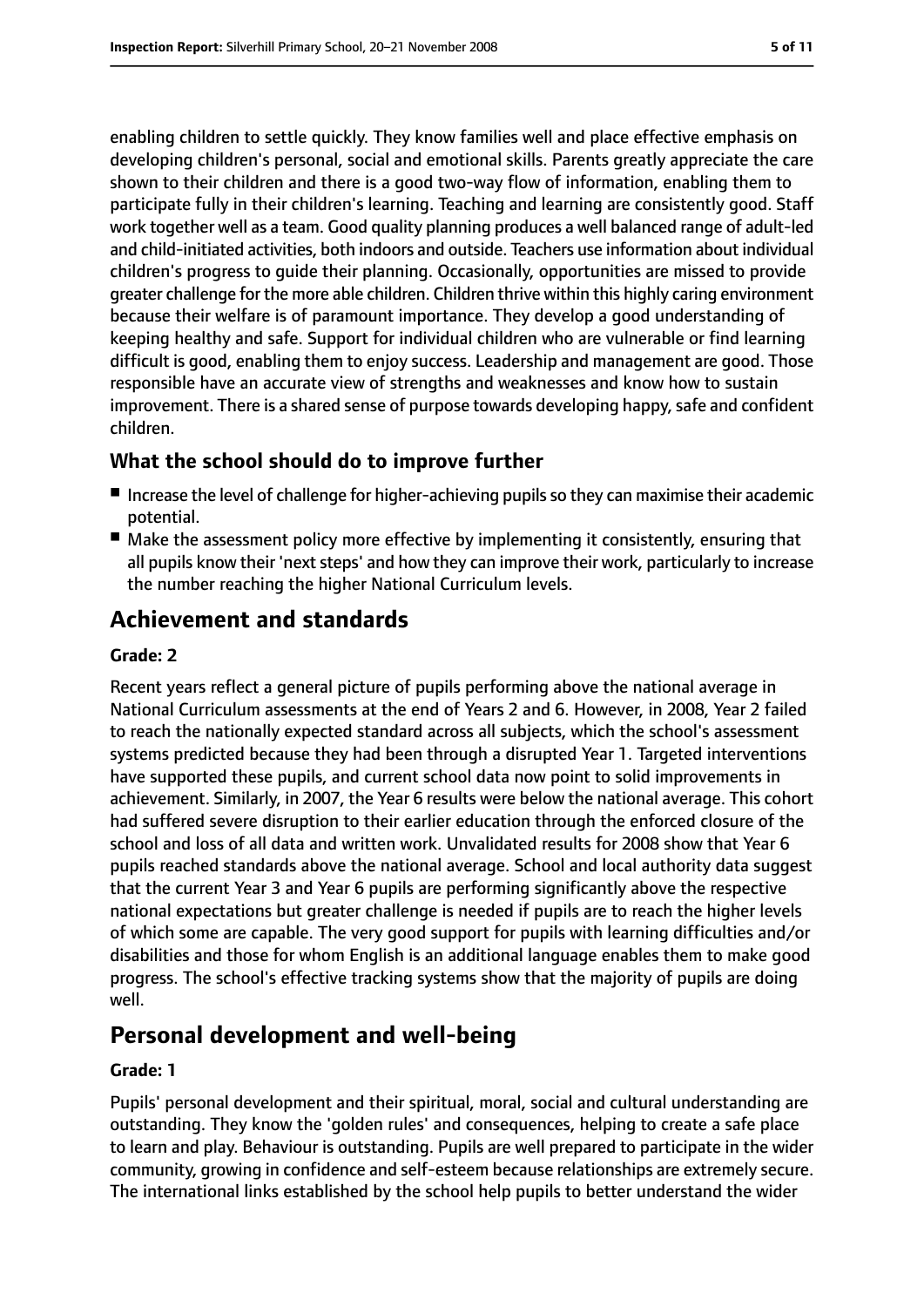world in which they live. Racism and bullying are virtually non-existent because pupils know how to respect all their peers. Healthy living is embraced, resulting in an understanding of balanced diets and the importance of exercise. Attendance is well above average because pupils love school. Parents also give it their strong support. Pupils make effective contributions via the active school council and other duties and responsibilities such as animal welfare, healthy tuck shop and energy monitoring. Developing future economic well being is good, but would be stronger if higher- attaining pupils were given extra challenge to reach their fullest potential.

# **Quality of provision**

#### **Teaching and learning**

#### **Grade: 2**

Excellent relationships and attitudes ensure that lessons run smoothly. Lessons are taught well, with some outstanding practice. Teachers and teaching assistants work together well to provide an exciting range of activities. Sustainability and eco work, in particular, capture boys' interest, promoting successful learning. Learners rise to the challenge. The best teaching sets clear learning targets shared with pupils. Well focused questions challenge pupils' thinking and make them justify their answers. Teachers and pupils have embraced the international dimension of the school's work, which has put learning at the heart of each activity. This focus has led to pupils fully enjoying their work and is a major factor in their good progress. Teaching assistants give good support to pupils who have learning difficulties and/or disabilities, enabling them to make good progress and achieve their targets. Assessment and marking are good overall, but not totally consistent. The best practice recognises achievement and points the way forward. However, further work remains to be done to ensure that all teachers use assessment effectively to provide pupils with work matching their ability and ensuring that all pupils know exactly what they need to do to improve.

#### **Curriculum and other activities**

#### **Grade: 1**

The outstanding skills-based curriculum capitalises effectively on the school's international links, which enthuse pupils' learning. Strong links with India and Africa celebrate the richness and diversity of culture, not only within the local area but much further afield. Central to curriculum planning is the school's commitment to sustainability and global citizenship, which permeates school life and is a real strength. The personal, social and health education programme makes an excellent contribution to the maturity and self-confidence that pupils acquire. The curriculum is enriched by clubs and activities outside school hours. Provision for pupils with learning difficulties and/or disabilities is very good, enabling them to achieve well. ICT is a very important integral part of pupils' learning. The strong commitment towards promoting creative arts enables many pupils to enjoy and benefit from specialist-taught music. Strong links with other institutions add greatly to pupils' enjoyment and successfully broadens pupils' horizons.

#### **Care, guidance and support**

#### **Grade: 2**

Outstanding pastoral care, guidance and support promote pupils' enjoyment and achievement. Academic guidance, while good, does not always reinforce 'next steps' or fully challenge the most able. Support given to pupils with learning difficulties and the quality of their individual education plans are very good so they make good progress. Equality of opportunity is part of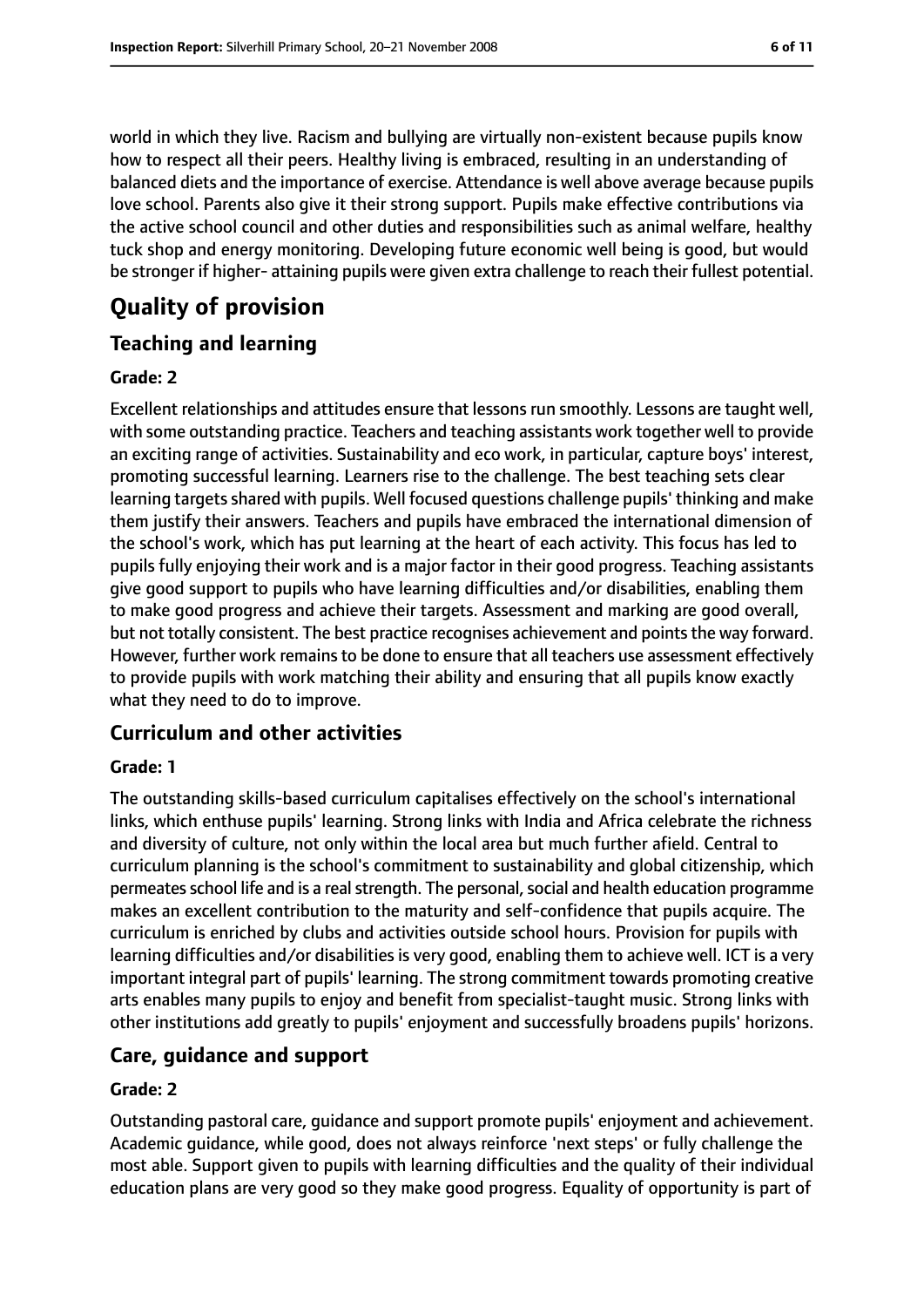the general ethos of the school and the positive learning atmosphere permeates all aspects of life. Effective strategies promote equality and social and economic well-being. Parents are successfully encouraged to participate in school life and in doing so gain awareness of classroom practice. Premises are well appointed, safe and highly suitable for use, with the provision for ICT being a notable feature. Effective policies for safeguarding pupils are robust and health and safety issues are managed carefully, with effective input from governors.

## **Leadership and management**

#### **Grade: 2**

The leadership provided by the headteacher and her senior leadership team is dynamic, focusing on raising achievement and overall school performance. The role of middle managers has been developed over the last two years since the headteacher was appointed, so they are now making a positive contribution to target setting and school effectiveness. Effective performance management and professional development opportunities support staff development. Staff and governors know the school well. They have an accurate knowledge of its strengths and areas for development. Resources and staff, including administrative staff, are deployed well so that the school offers good value for money. Governors play an effective role enhanced through good development training. Monitoring gives them a clear picture of school effectiveness, although they are not yet involved in classroom observations. All procedures for safeguarding pupils meet current government requirements.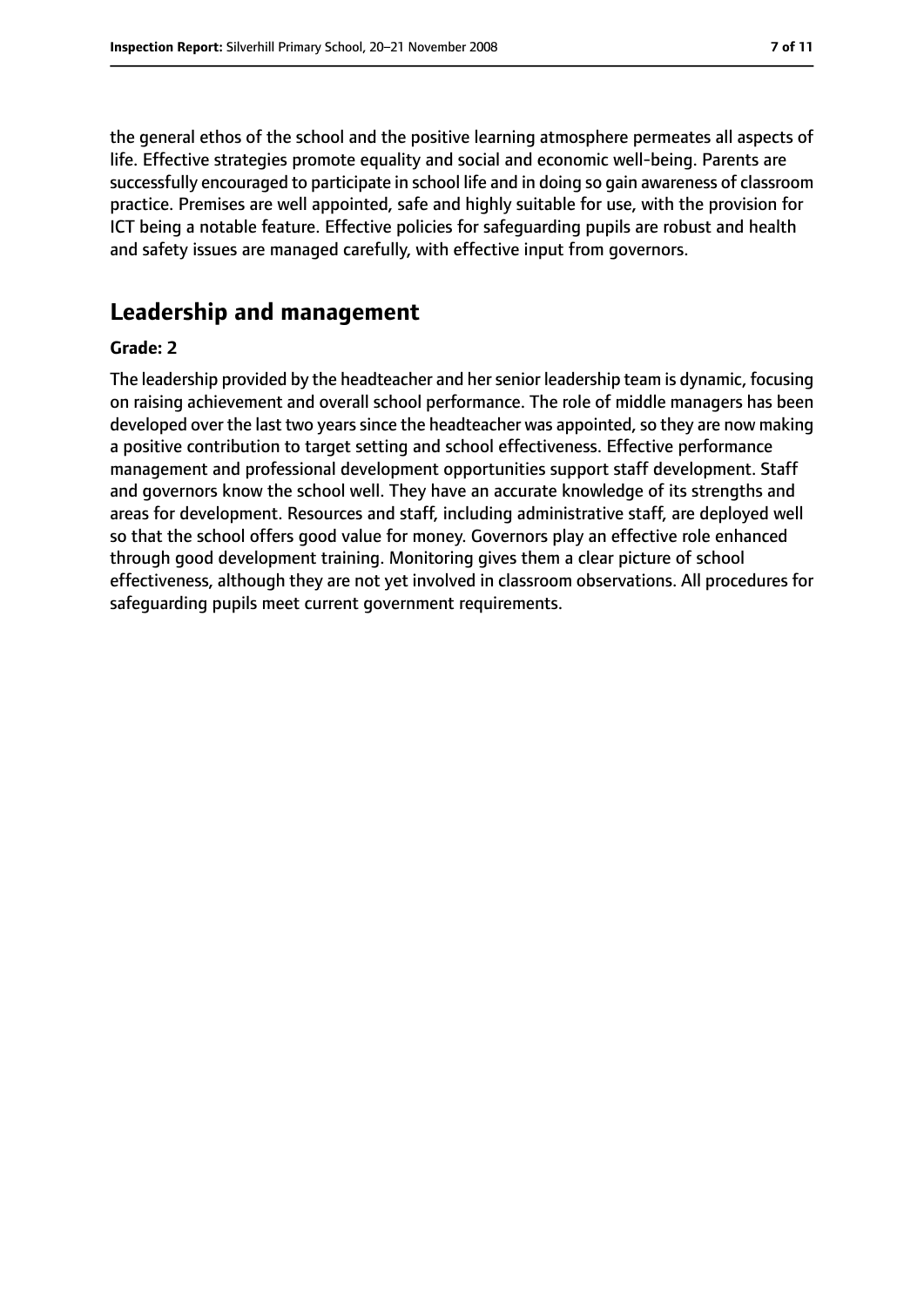**Any complaints about the inspection or the report should be made following the procedures set out in the guidance 'Complaints about school inspection', which is available from Ofsted's website: www.ofsted.gov.uk.**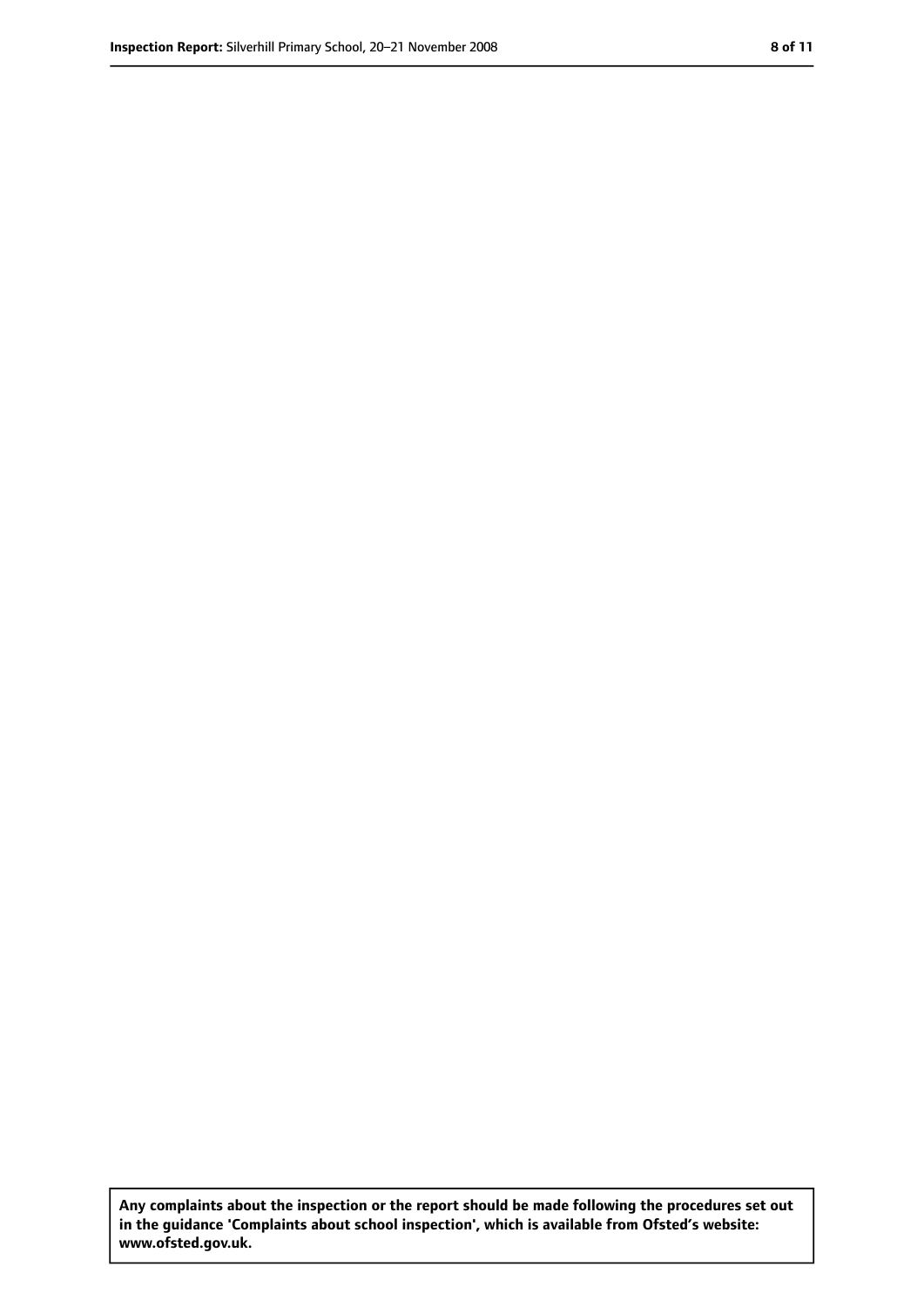# **Inspection judgements**

| Key to judgements: grade 1 is outstanding, grade 2 good, grade 3 satisfactory, and | <b>School</b>  |
|------------------------------------------------------------------------------------|----------------|
| arade 4 inadequate                                                                 | <b>Overall</b> |

#### **Overall effectiveness**

| How effective, efficient and inclusive is the provision of<br>education, integrated care and any extended services in meeting the<br>needs of learners? |     |
|---------------------------------------------------------------------------------------------------------------------------------------------------------|-----|
| Effective steps have been taken to promote improvement since the last<br>inspection                                                                     | Yes |
| How well does the school work in partnership with others to promote learners'<br>well being?                                                            |     |
| The capacity to make any necessary improvements                                                                                                         |     |

### **Effectiveness of the Early Years Foundation Stage**

| How effective is the provision in meeting the needs of children in the<br><b>EYFS?</b>       |  |
|----------------------------------------------------------------------------------------------|--|
| How well do children in the EYFS achieve?                                                    |  |
| How good are the overall personal development and well-being of the children<br>in the EYFS? |  |
| How effectively are children in the EYFS helped to learn and develop?                        |  |
| How effectively is the welfare of children in the EYFS promoted?                             |  |
| How effectively is provision in the EYFS led and managed?                                    |  |

#### **Achievement and standards**

| How well do learners achieve?                                                                               |  |
|-------------------------------------------------------------------------------------------------------------|--|
| The standards <sup>1</sup> reached by learners                                                              |  |
| How well learners make progress, taking account of any significant variations<br>between groups of learners |  |
| How well learners with learning difficulties and/or disabilities make progress                              |  |

<sup>&</sup>lt;sup>1</sup>Grade 1 - Exceptionally and consistently high; Grade 2 - Generally above average with none significantly below average; Grade 3 - Broadly average to below average; Grade 4 - Exceptionally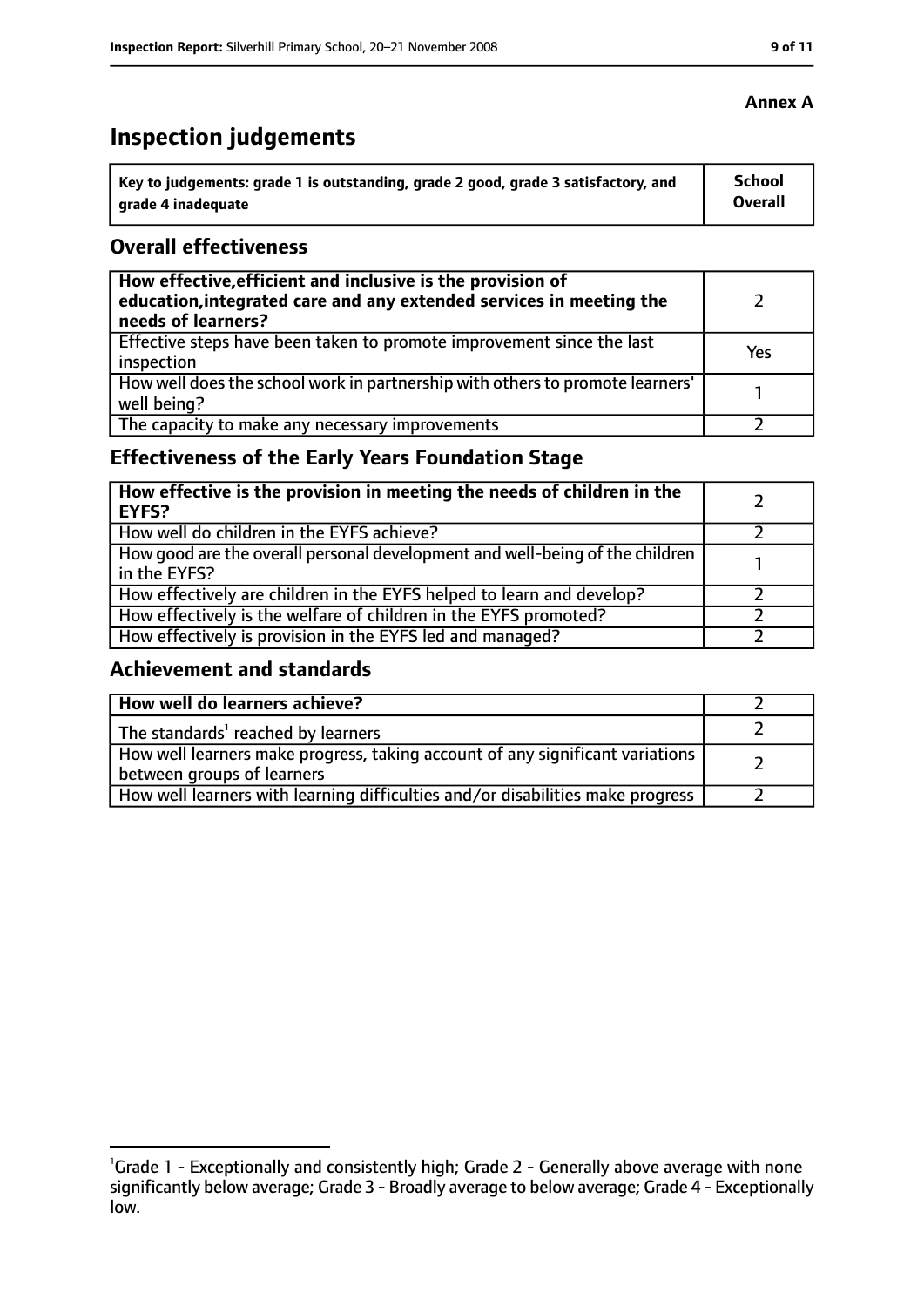### **Personal development and well-being**

| How good are the overall personal development and well-being of the<br>learners?                                 |  |
|------------------------------------------------------------------------------------------------------------------|--|
| The extent of learners' spiritual, moral, social and cultural development                                        |  |
| The extent to which learners adopt healthy lifestyles                                                            |  |
| The extent to which learners adopt safe practices                                                                |  |
| The extent to which learners enjoy their education                                                               |  |
| The attendance of learners                                                                                       |  |
| The behaviour of learners                                                                                        |  |
| The extent to which learners make a positive contribution to the community                                       |  |
| How well learners develop workplace and other skills that will contribute to<br>their future economic well-being |  |

# **The quality of provision**

| How effective are teaching and learning in meeting the full range of<br>learners' needs?              |  |
|-------------------------------------------------------------------------------------------------------|--|
| How well do the curriculum and other activities meet the range of needs and<br>interests of learners? |  |
| How well are learners cared for, quided and supported?                                                |  |

### **Leadership and management**

| How effective are leadership and management in raising achievement<br>and supporting all learners?                                              |           |
|-------------------------------------------------------------------------------------------------------------------------------------------------|-----------|
| How effectively leaders and managers at all levels set clear direction leading<br>to improvement and promote high quality of care and education |           |
| How effectively leaders and managers use challenging targets to raise standards                                                                 |           |
| The effectiveness of the school's self-evaluation                                                                                               |           |
| How well equality of opportunity is promoted and discrimination eliminated                                                                      |           |
| How well does the school contribute to community cohesion?                                                                                      |           |
| How effectively and efficiently resources, including staff, are deployed to<br>achieve value for money                                          |           |
| The extent to which governors and other supervisory boards discharge their<br>responsibilities                                                  |           |
| Do procedures for safequarding learners meet current government<br>requirements?                                                                | Yes       |
| Does this school require special measures?                                                                                                      | No        |
| Does this school require a notice to improve?                                                                                                   | <b>No</b> |